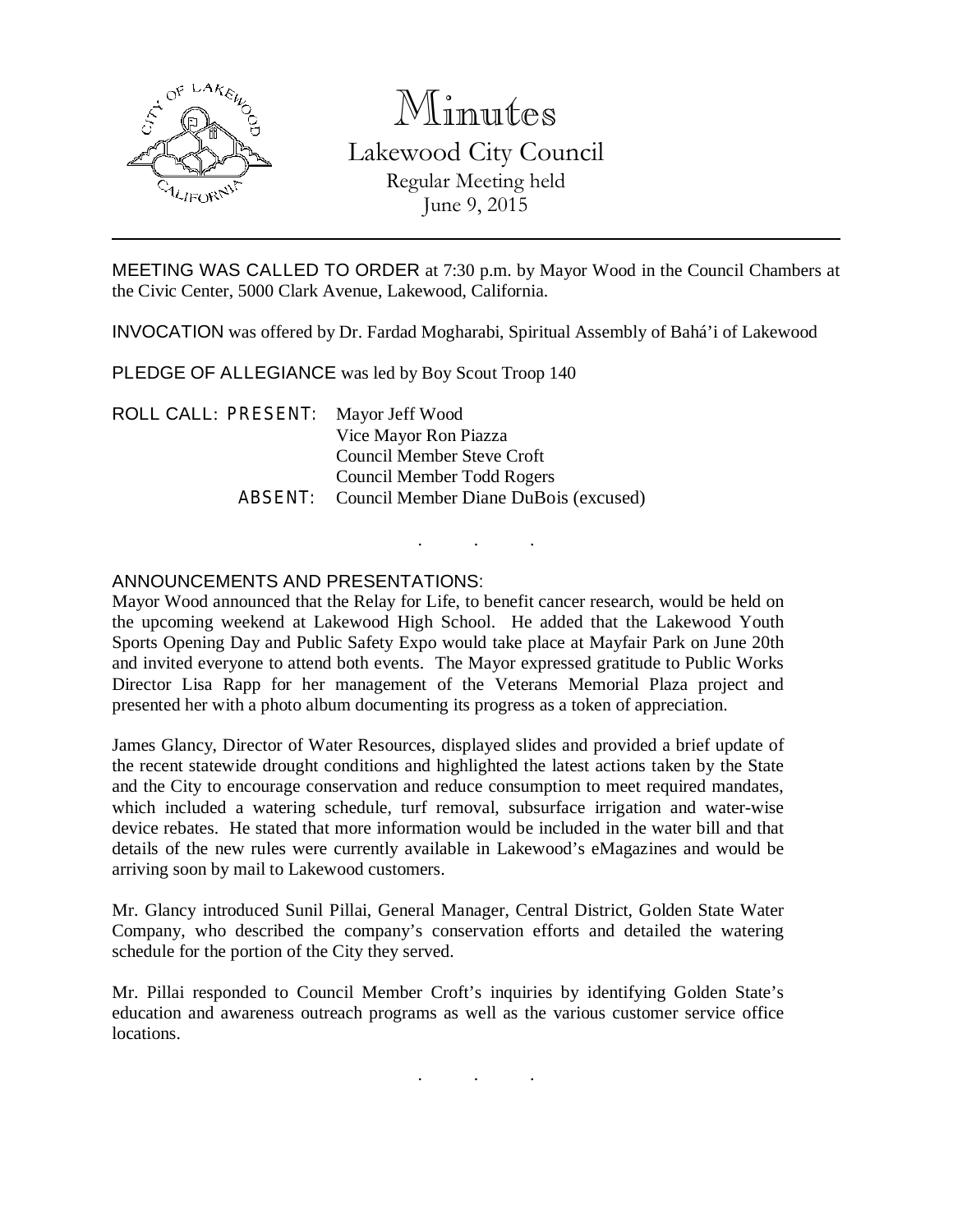City Council Minutes June 9, 2015 Page 2

ROUTINE ITEMS: COUNCIL MEMBER CROFT MOVED AND VICE MAYOR PIAZZA SECONDED TO APPROVE ROUTINE ITEMS 1 THROUGH 8.

- RI-1 Approval of Minutes of the Meetings held May 26, 2015
- RI-2 Approval of Personnel Transactions
- RI-3 Approval of Registers of Demands
- RI-4 Approval of Permits for Street Closures for July 4th Block Parties
- RI-5 Approval of Reappointment to the Southeast Los Angeles County Workforce Investment Board of Directors
- RI-6 RESOLUTION NO. 2015-17; A RESOLUTION OF THE CITY COUNCIL OF THE CITY OF LAKEWOOD AMENDING RESOLUTION NO. 92-36 PERTAINING TO THE LOW-INCOME EXEMPTION OF THE UTILITY USERS TAX
- RI-7 RESOLUTION NO. 2015-18; A RESOLUTION OF THE CITY COUNCIL OF THE CITY OF LAKEWOOD ESTABLISHING A HARDSHIP WAIVER FROM ONE OF THE REQUIREMENTS FOR AN ADMINISTRATIVE HEARING REGARDING AN ADMINISTRATIVE OR PARKING CITATION
- RI-8 RESOLUTION NO. 2015-19; A RESOLUTION OF THE CITY COUNCIL OF THE CITY OF LAKEWOOD ESTABLISHING EMPLOYER PAID SICK LEAVE POLICY FOR PART-TIME, TEMPORARY, AND SEASONAL EMPLOYEES

UPON ROLL CALL VOTE, THE MOTION WAS APPROVED:

AYES: COUNCIL MEMBERS: Rogers, Piazza, Croft and Wood NAYS: COUNCIL MEMBERS: None ABSENT: COUNCIL MEMBERS: DuBois

2.1 • SECOND READING AND ADOPTION OF ORDINANCE NO. 2015-4; AMENDING THE LAKEWOOD MUNICIPAL CODE AND THE ZONING

. . .

ORDINANCE PERTAINING TO THE BUSINESS OF MASSAGE AND MASSAGE ESTABLISHMENTS City Attorney Steve Skolnik advised that a presentation on the proposed ordinance had been made at the City Council's previous meeting and the ordinance was presented for second

reading and adoption at this time.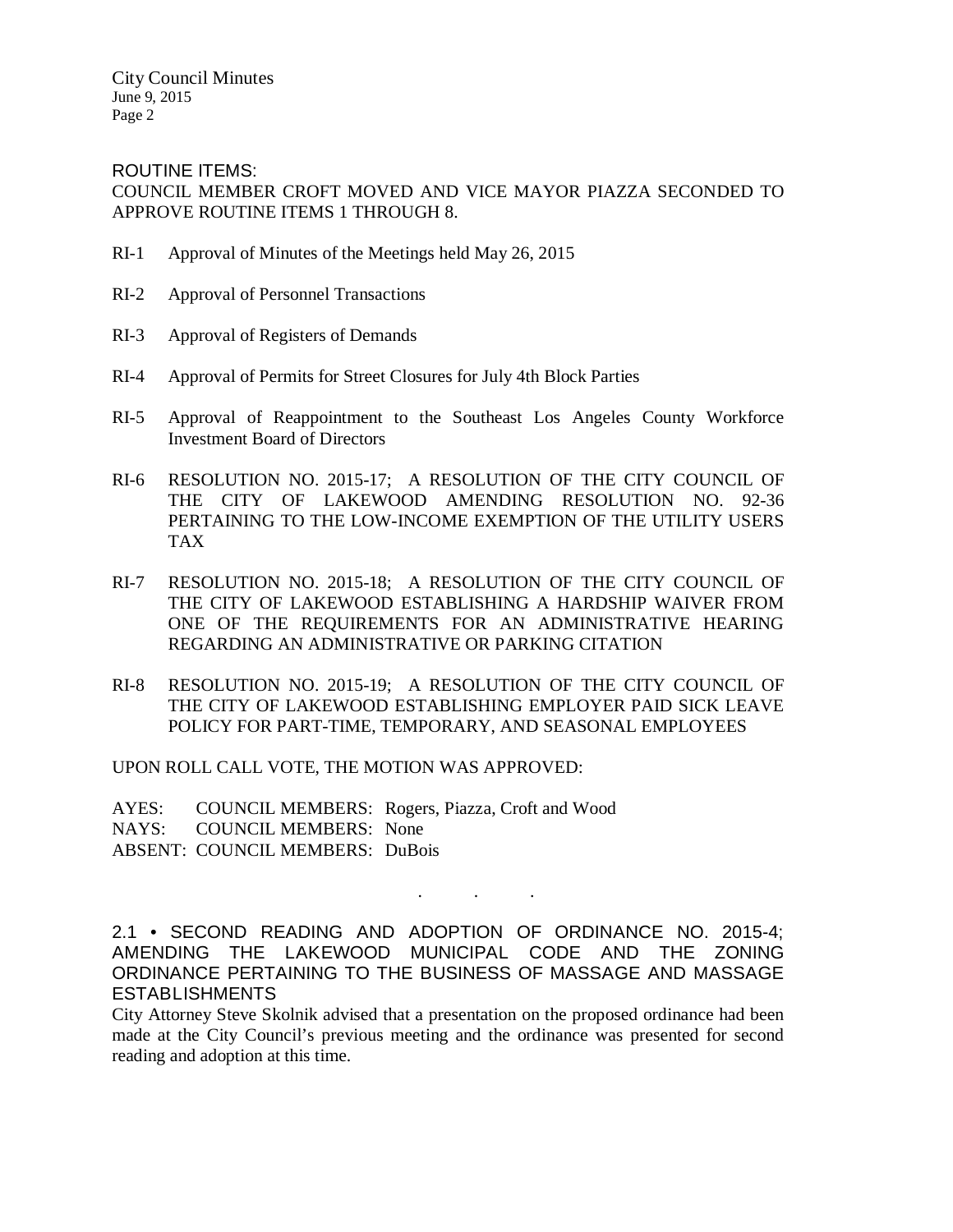City Council Minutes June 9, 2015 Page 3

2.1 • SECOND READING AND ADOPTION OF ORDINANCE NO. 2015-4; AMENDING THE LAKEWOOD MUNICIPAL CODE AND THE ZONING ORDINANCE PERTAINING TO THE BUSINESS OF MASSAGE AND MASSAGE ESTABLISHMENTS - Continued ORDINANCE NO. 2015-4; AN ORDINANCE OF THE CITY COUNCIL OF THE CITY

OF LAKEWOOD AMENDING THE LAKEWOOD MUNICIPAL CODE AND THE ZONING ORDINANCE PERTAINING TO THE BUSINESS OF MASSAGE AND MASSAGE ESTABLISHMENTS

COUNCIL MEMBER ROGERS MOVED AND VICE MAYOR PIAZZA SECONDED TO ADOPT ORDINANCE NO. 2015-4. UPON ROLL CALL VOTE, THE MOTION WAS APPROVED:

AYES: COUNCIL MEMBERS: Rogers, Piazza, Croft and Wood NAYS: COUNCIL MEMBERS: None ABSENT: COUNCIL MEMBERS: DuBois

2.2 • SECOND READING AND ADOPTION OF ORDINANCE NO. 2015-5; AMENDING THE LAKEWOOD MUNICIPAL CODE AND THE ZONING ORDINANCE PERTAINING TO CARWASHES AND LIMITATIONS OF USES PERMITTED IN COMMERCIAL ZONES

. . .

The City Attorney stated that since the proposed ordinance had been introduced at the City Council's last meeting, staff had received lengthy CEQA comments and were in the process of evaluating the documents to determine the appropriate action. It was recommended that the City Council table the item.

ORDINANCE NO. 2015-5; AN ORDINANCE OF THE CITY COUNCIL OF THE CITY OF LAKEWOOD AMENDING THE LAKEWOOD MUNICIPAL CODE AND THE ZONING ORDINANCE CLARIFYING THAT PORTION OF THE LAKEWOOD MUNICIPAL CODE PERTAINING TO CARWASHES AND LIMITATIONS OF USES PERMITTED IN COMMERCIAL ZONES

VICE MAYOR PIAZZA MOVED AND COUNCIL MEMBER CROFT SECONDED TO TABLE ORDINANCE NO. 2015-5. UPON ROLL CALL VOTE, THE MOTION WAS APPROVED:

AYES: COUNCIL MEMBERS: Rogers, Piazza, Croft and Wood NAYS: COUNCIL MEMBERS: None ABSENT: COUNCIL MEMBERS: DuBois

. . .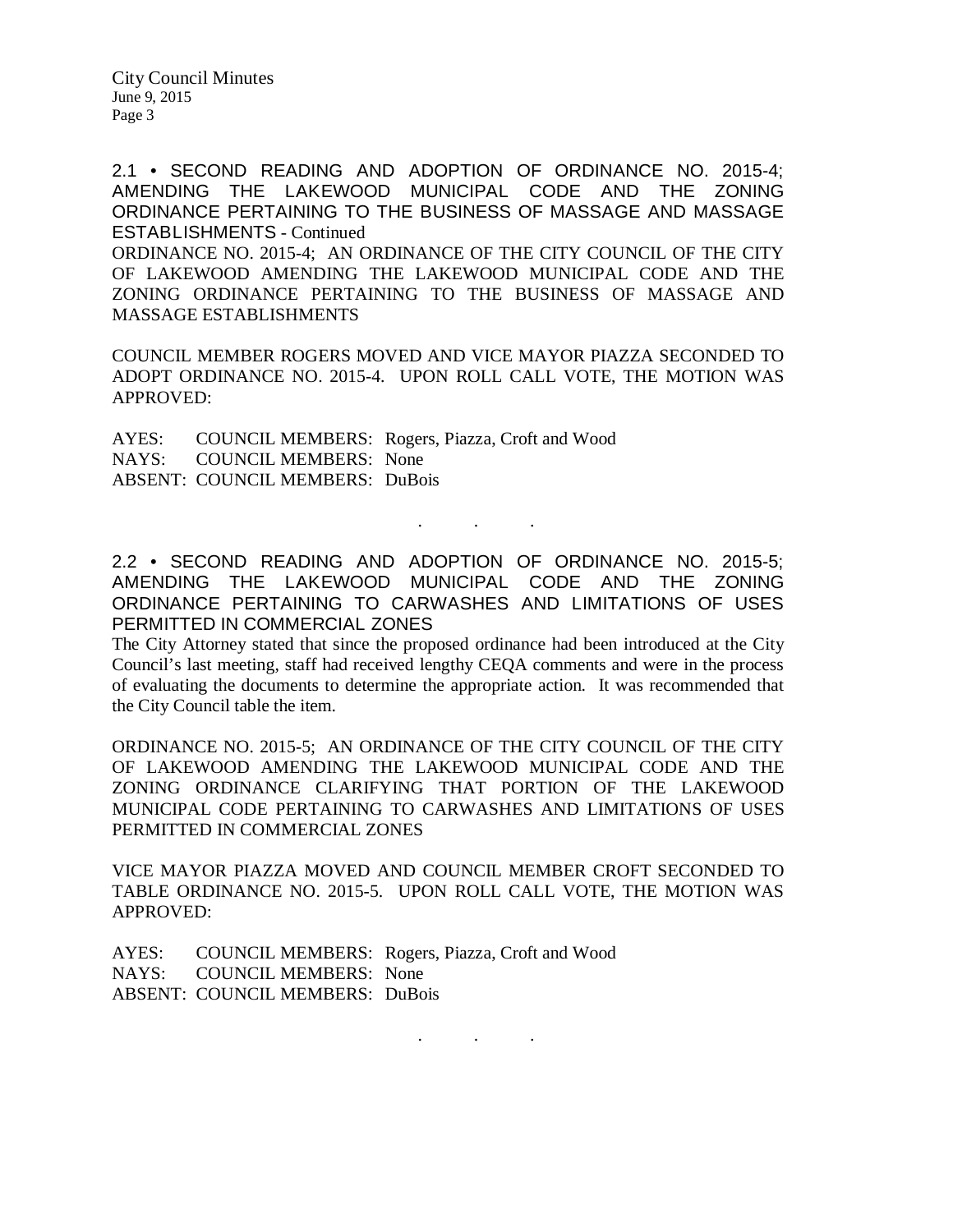## 3.1 • APPROVAL OF LICENSE AGREEMENT WITH CITY OF CERRITOS FOR RECYCLED WATERLINE ON BLOOMFIELD AVENUE

The Public Works Director presented a report based on the memo in the agenda and stated that the City of Cerritos had proposed to install a recycled water line along Bloomfield Avenue to provide water to Forest Lawn in Cypress and required an agreement for the portion of the transmission line within Lakewood. The proposed license agreement would be for a twenty-five year term and the City of Cerritos would be responsible for all costs related to the project. Lakewood would receive an annual compensation based on the California Public Utilities Commission published rate, which would be adjusted each year based on the Consumer Price Index. She added that Bloomfield Avenue had a landscaped median consisting of turf and pine trees and was currently irrigated with potable water. The recycled line would have a two-inch tee near the existing potable water connection to allow for conversion to recycled water. She concluded by stating it was recommended that the City Council approve the Recycled Water License Agreement in a form approved by the City Attorney.

COUNCIL MEMBER CROFT MOVED AND VICE MAYOR PIAZZA SECONDED TO APPROVE THE RECYCLED WATER LICENSE AGREEMENT WITH THE CITY OF CERRITOS. UPON ROLL CALL VOTE, THE MOTION WAS APPROVED:

AYES: COUNCIL MEMBERS: Rogers, Piazza, Croft and Wood NAYS: COUNCIL MEMBERS: None ABSENT: COUNCIL MEMBERS: DuBois

SUCCESSOR AGENCY ACTIONS 1. Approval of Register of Demands COUNCIL MEMBER ROGERS MOVED AND VICE MAYOR PIAZZA SECONDED TO APPROVE THE REGISTER OF DEMANDS. UPON ROLL CALL VOTE, THE MOTION WAS APPROVED:

. . .

AYES: COUNCIL MEMBERS: Rogers, Piazza, Croft and Wood NAYS: COUNCIL MEMBERS: None ABSENT: COUNCIL MEMBERS: DuBois

ORAL COMMUNICATIONS:

Roger Peterson, Lakewood, addressed the City Council regarding safety and security concerns at the Veterans Memorial Plaza at Del Valle Park.

. . .

. . .